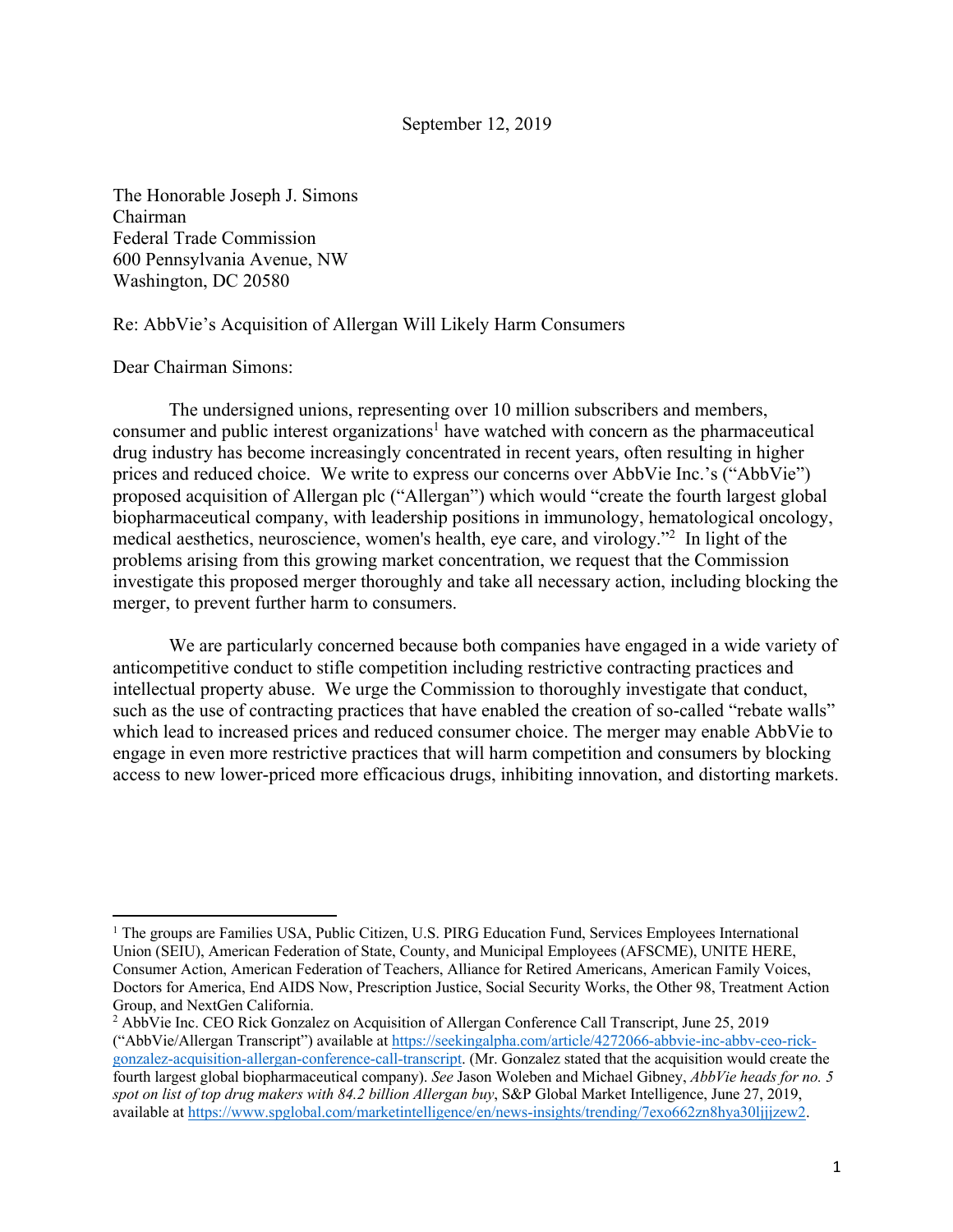## **I. AbbVie's Acquisition of Allergan Continues the Trend Towards Consolidation Resulting in Higher Drug Prices and Less Innovation**

AbbVie's acquisition of Allergan continues a trend of big pharma companies spending financial resources on acquisitions to grow their drug portfolios, rather than on research and development ("R&D") to develop new drugs or reducing drug prices.

Increasing consolidation in the pharmaceutical drug industry has led to higher prices for prescription drugs, less consumer choice, and less innovation. Between 1993 and 2015, there were approximately 2,500 deals, of which twenty firms were responsible for 74% of the merger and acquisition spending.<sup>3</sup> Drug prices are skyrocketing to new heights, and R&D spending has dropped. Pfizer, Inc.<sup>4</sup> and Valeant Pharmaceuticals, Inc.,<sup>5</sup> for example, cut their R&D spending after completing acquisitions, and focused on increased sales of their expanded existing drug portfolios to increase revenues. Academic studies confirm that mergers tend to reduce innovation, as the companies in the more concentrated marketplace cut back on  $R&D$ <sup>6</sup> Indeed, the share of new drugs coming from the top twenty big pharma firms has dropped every year since 2013, from over 60% to just above 30% in 2018.<sup>7</sup>

# **II. The AbbVie/Allergan Merger Would Reduce Competition in a Number of Specific Product Markets**

AbbVie's global blockbuster brand name biologic, Humira, is the best-selling drug in the world, generating approximately \$20 billion in revenue in 2018. Humira currently has FDA approval for the treatment of ten different medical conditions, including rheumatoid arthritis, ankylosing spondylitis, psoriatic arthritis, plaque psoriasis, Crohn's disease, and ulcerative colitis, among others. AbbVie has engaged in a wide range of anticompetitive practices, including intellectual property abuse and restrictive contracting, to stifle competition and this has enabled them to more than triple Humira's list price from 2006 to 2017, with the list price for a one-year supply soaring from \$16,636 to \$58,612; and from 2012 to 2018, it increased in price by 144%. Neither inflation nor higher manufacturing costs explain these price increases. Given AbbVie's history of price increases, it is easy to predict what could be expected if AbbVie acquires control of Allergan's drug portfolio.

<sup>&</sup>lt;sup>3</sup>Marching Toward Monopoly – Mergers and Acquisitions in the Pharmaceutical Industry, Institute for Health and Socio-Economic Policy, October 17, 2016, available at

https://www.nationalnursesunited.org/sites/default/files/nnu/files/pdf/research/MarchingTowardMonopoly-PharmaMdearA10-17-16.pdf.

<sup>4</sup> Mathew Herper, *Former Pfizer Research Chief Says Pharmaceutical Mergers Cripple Science,* Forbes, August 1, 2011 available at https://www.forbes.com/sites/matthewherper/2011/08/01/former-pfizer-research-chief-sayspharmaceutical-mergers-cripple-science/#66e2d89420c3.

<sup>5</sup> Jonathan D. Rockoff and Dana Mattioli, *Bid for Allergan Puts Valeant's Research and Development Cuts Under Scrutiny*, Wall Street Journal, June 10, 2014 available at https://www.wsj.com/articles/bid-for-allergan-putsvaleants-research-and-development-cuts-under-scrutiny-1402443053.

<sup>6</sup> *E.g.,* Justus Haucap and Joel Stiebale, *Research: Innovation Suffers When Drug Companies Merge*, Harvard Business Review, August 3, 2016, available at https://hbr.org/2016/08/research-innovation-suffers-when-drugcompanies-merge.

<sup>7</sup> Mukherjee, *Protect at All Costs*.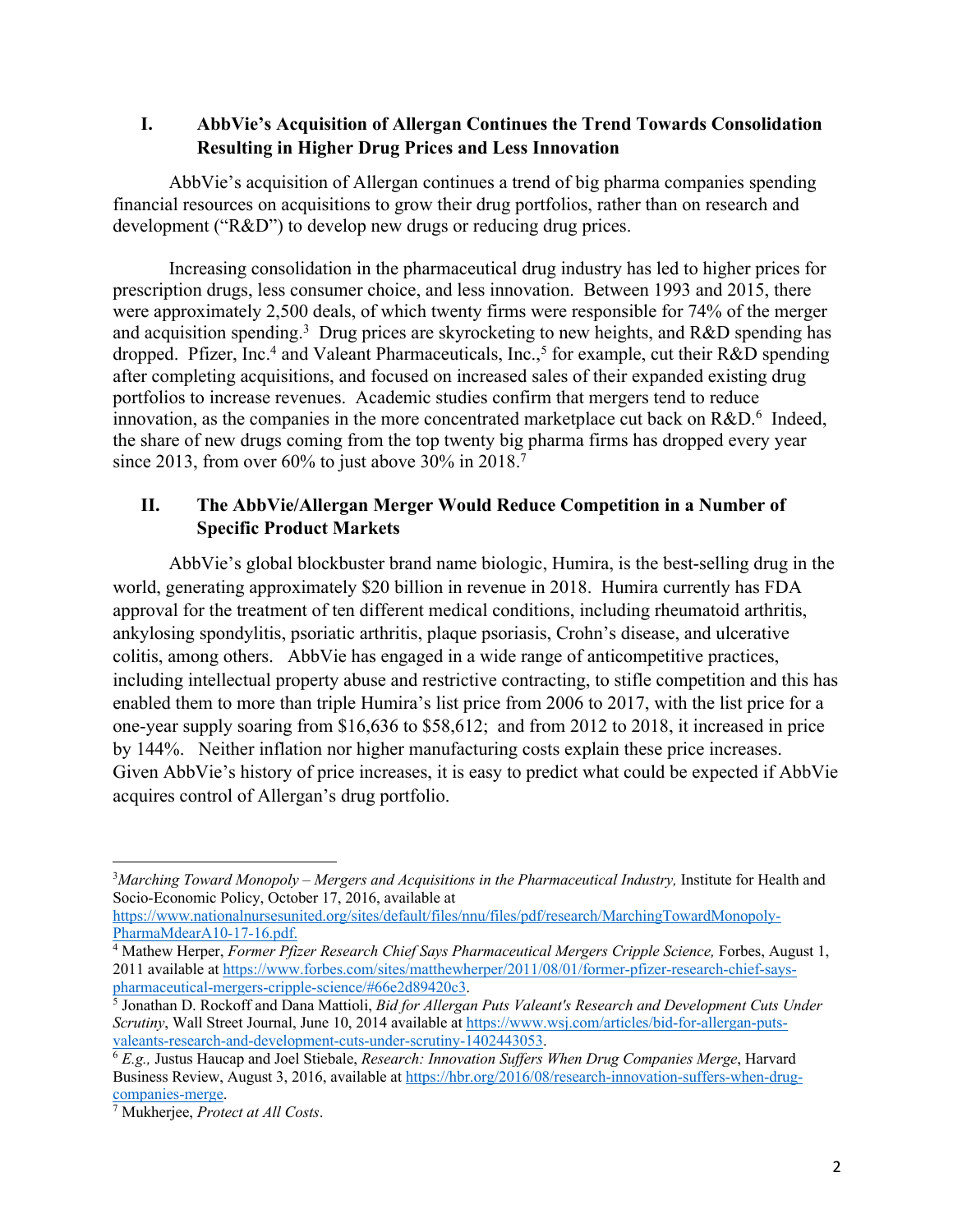The Commission should carefully examine the various overlaps of currently competing products that would be consolidated by the merger. Information about these overlaps is not generally publicly available. AbbVie executives on the investor call announcing the Allergan merger acknowledged antitrust concerns that would require divestitures.<sup>8</sup> As noted above, AbbVie's mega blockbuster, Humira, is already indicated for both Crohn's disease and ulcerative colitis, and has a strong presence in inflammatory bowel disease, controlling over one third of the gastroenterology market.<sup>9</sup> Press articles note that both AbbVie and Allergan have two investigative biologic drugs working their way through the U.S. Food and Drug Administration ("FDA") approval process that are indicated to treat Crohn's disease and ulcerative colitis.<sup>10</sup> AbbVie currently has Skyrizi, an IL-23, which is currently approved to treat moderate to severe psoriasis and is currently being investigated for the treatment of multiple inflammatory diseases, including psoriatic arthritis, Crohn's disease, ulcerative colitis, and atopic dermatitis. Allergan's brazikumab is an IL-23 inhibitor that is currently being investigated to treat Crohn's disease and ulcerative colitis. Press articles also suggest that AbbVie and Allergan currently compete in the manufacture and sale of pancreatic enzyme therapies for exocrine pancreatic insufficiency and drugs to treat uterine fibroids, among others. $<sup>11</sup>$ </sup>

The Commission should carefully scrutinize these overlaps and consider extensive divestitures to fully resolve competitive concerns. We are concerned that divestitures in the pharmaceutical industry are often unsuccessful especially in a situation like this one where there is an overlap between an actual and pipeline product because too often an inadequate set of pipeline assets may be divested in an effort to restore competition. Indeed, Bruce Hoffman, Director of the Bureau of Competition, speaking at the Global Competition Review Seventh Annual Antitrust Law Leaders Forum on February 2, 2018, explained that an internal study at the FTC revealed that the rate of failure was "startlingly high" for divestitures of certain pharmaceutical pipeline products, such as inhalants or injectables.12 Mr. Hoffman blamed the high failure rate on the difficulty in actually getting the pipeline pharmaceutical to market by a divestiture buyer. He noted further that when considering merger remedies "it is entirely proper that the risk of failure be placed" on the merging parties and not consumers.<sup>13</sup>

Accordingly, the divestiture of a pipeline product may be a poor choice. Unless a comprehensive remedy is secured the Commission should consider blocking the transaction. Consumers should not bear the risk of an unsuccessful divestiture especially where the acquiring firm has a long history of substantial price increases.

<sup>&</sup>lt;sup>8</sup> AbbVie/Allergan Transcript. "There are a few small product overlaps that we've agreed to divest." <sup>9</sup> *Id.*

<sup>&</sup>lt;sup>10</sup> Angus Lui, After Roche, BMS Surprises, what does AbbVie need to do to win FTC clearance for Allergan buy, FiercePharma, June 26, 2019 available at https://www.fiercepharma.com/pharma/after-roche-s-spark-delay-andbristol-s-otezla-sale-what-does-abbvie-need-to-let-go-to-win.  $11 \, Id$ 

<sup>&</sup>lt;sup>12</sup> It Only Takes Two to Tango: Reflections on Six Months at the FTC, Remarks at GCR Live 7<sup>th</sup> Annual Antitrust *Law Leaders Forum,* D. Bruce Hoffman Acting Director, Bureau of Competition, U.S. Federal Trade Commission February 2, 2018.

<sup>13</sup> *Id.*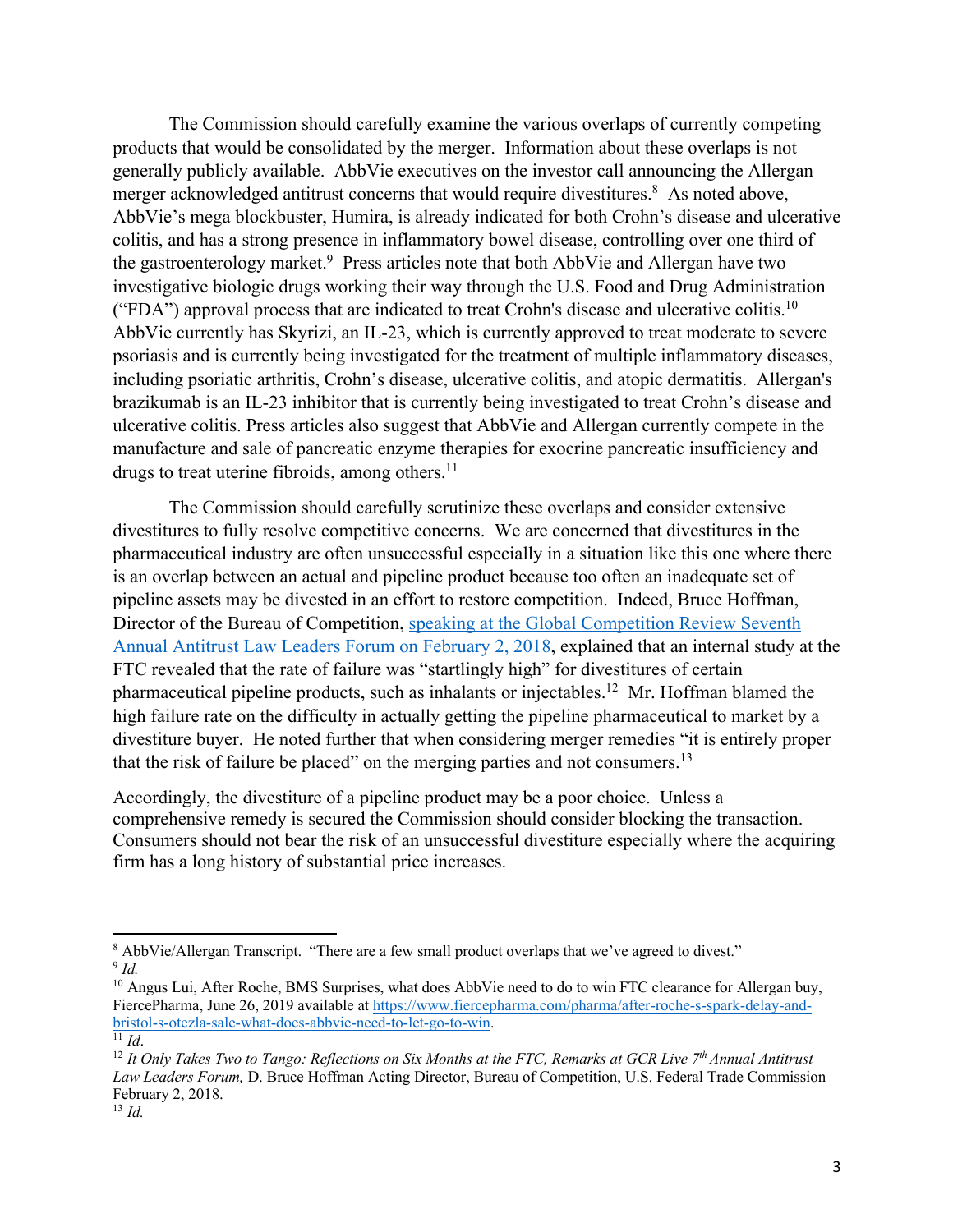#### **III. The Combination Will Exacerbate Competitive Problems in the Industry**

As important as these direct product overlaps are, the Commission should not limit its focus to them in assessing whether the merger would substantially lessen competition in violation of the Clayton Act. Indeed, the combination of these three blockbuster drugs – AbbVie's Humira and Allergan's Botox and Restasis– will enable the merged company to more broadly leverage market power to force health insurers and pharmacy benefit managers (PBMs) to agree to exclusionary conditions that hamper the ability of rivals to compete.<sup>14</sup>

For example, the merger would enable AbbVie to use exclusionary practices such as rebate walls to limit the ability of rivals to expand and enter. A rebate wall is when a manufacturer leverages its market-dominant position to secure preferred formulary access for its products by offering lucrative incentives to PBMs and health insurers in the form of volumebased rebates.15 These rebates are often offered across multiple products, indications, and therapeutic specialties, the breadth of which cannot be matched by new and innovative therapies. Both AbbVie and Allergan have used rebate walls to stifle competition. It is well-known that part of Humira's success is linked to rebates.<sup>16</sup> And Allergan has been sued for bundling rebates for its drug Restasis together with rebates for other drugs in its portfolio, to keep rivals from coming to market.<sup>17</sup>

The Administration has also shown concern regarding rebate walls. Secretary Alex Azar of the Department of Health & Human Services ("HHS") told the Senate Health, Education, Labor, and Pensions Committee that "I am very much aware that these rebate walls can prevent

<sup>&</sup>lt;sup>14</sup> The antitrust agencies can bring enforcement actions even when there are not direct overlaps, where a merger may increase a firm's bargaining leverage. *Cf.* Comcast Corporation Abandons Proposed Acquisition of Time Warner Cable After Justice Department and the Federal Communications Commission Informed Parties of Concerns, Department of Justice, April 24, 2015, at https://www.justice.gov/opa/pr/comcast-corporation-abandonsproposed-acquisition-time-warner-cable-after-justice-department; Justice Department Allows Charter's Acquisition of Time Warner Cable and Bright House Networks to Proceed with Conditions, Department of Justice, April 25, 2016, at https://www.justice.gov/opa/pr/justice-department-allows-charter-s-acquisition-time-warner-cable-andbright-house-networks. In both of these cases, the Department of Justice's Antitrust Division recognized that the merger would harm competition by increasing the merged company's bargaining leverage to negotiate terms with video programmers that would limit online video distributors such as Netflix from obtaining important content. <sup>15</sup> The competitive concerns in these practices are described in "David Balto, *FTC Must Tackle Anti-Competitive Drug Rebate Practices,* Law360, May 17, 2019; Robin Feldman, *Why Prescription Drug Prices Have Skyrocketed*, Washington Post, November 26, 2018. According to Professor Robin Feldman, law professor at University of California Hastings Law and an expert on drug pricing, "the name of the game is volume. The more volume a drug company has with a particular PBM or hospital, the better deal it can offer as a temptation to exclude rival drugs." Former FDA Chairman Scott Gottlieb has recognized that volume-based rebates on biologics allow the manufacturers and middlemen to split the monopoly profits. Speech, Brookings Institute, available at https://www.brookings.edu/events/u-s-market-for-biosimilars-fda-scott-gottlieb/

<sup>16</sup> *See, e.g., Global Pharmaceuticals: Future of US Rebates Under Review*, Credit Suisse Analyst Report, April 29, 2019, at 6, 29; Citron Research, Citron Research Explains Why AbbVie is on its Way to \$60, July 24, 2018. <sup>17</sup> Shire sued Allergan in 2017 alleging a pattern of anticompetitive conduct related to Allergan's exclusionary arrangements and bundled rebate conditional pricing practices in the \$1.5 billion market for drugs for dry eye disease used in Medicare Part D plans. *Shire v. Allergan, Inc.*, No. 2:17-cv-7716 (D.N.J. October 2, 2017). On March 22, 2019, the district court dismissed the case because the Medicare Part D plan market was too narrow to be a relevant product market and Shire failed to allege that Allergan had monopoly power. *Shire US, Inc. v. Allergan, Inc.*, No. 17-cv-7716 (D.N.J. Mar. 22, 2019).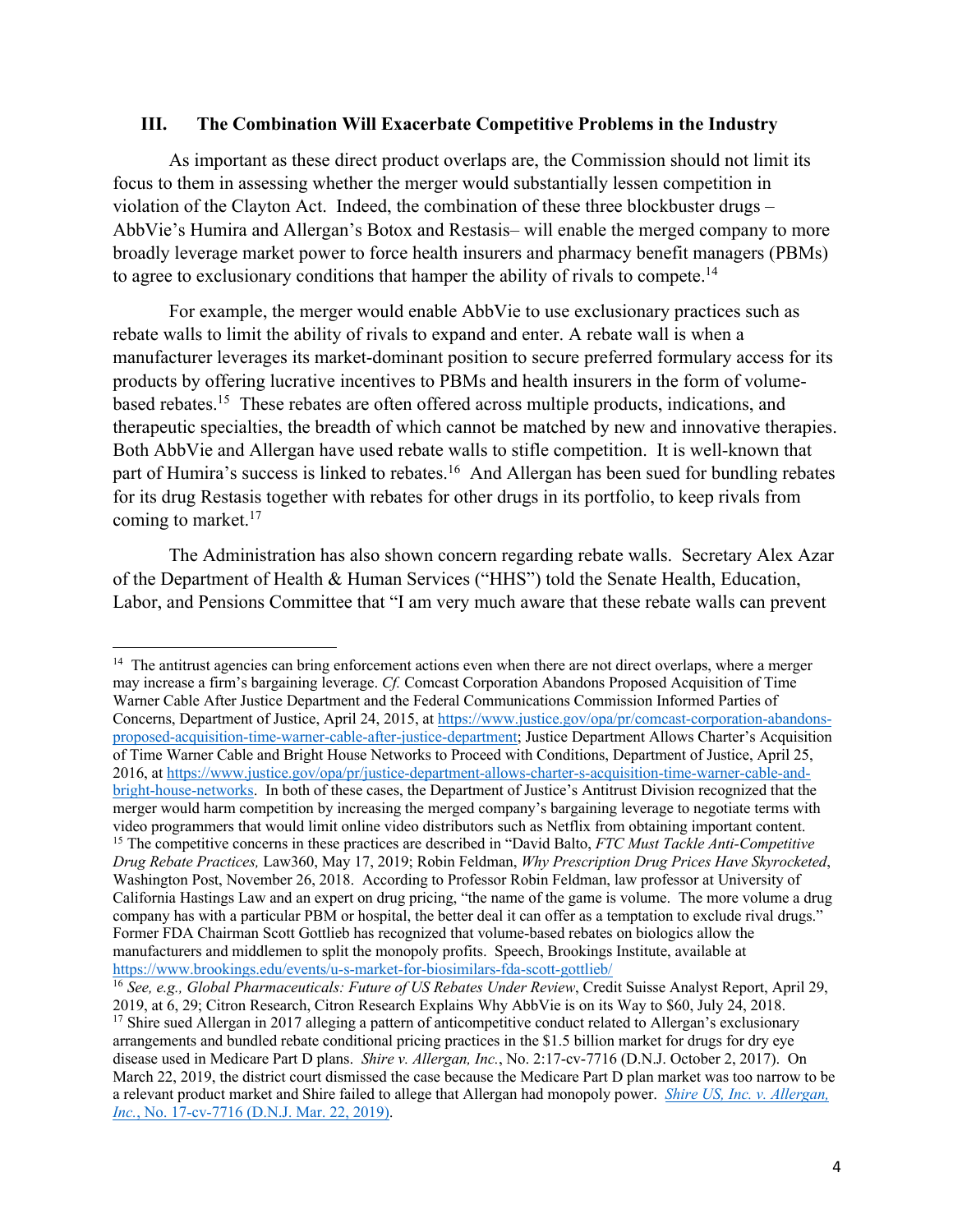competition and new entrants into the system … I do not like that practice. I think it's using their market power in ways that are not appropriate. I want to make sure we are looking at that. I think Congress could look at that question as part of this whole initiative."18

We share Secretary Azar's concern because pharmaceutical rebates raise more profound competitive problems than discounts in other industries. In fact, there is increasing evidence that rebates actually inflate prices paid by consumers and do not decrease prices which is why HHS sought to eliminate rebates from the Medicare prescription drug program.<sup>19</sup> Many consumer groups supported this proposal because pharmaceutical rebates actually increase drug costs and do not ultimately benefit consumers.20 We are further concerned that combining AbbVie's blockbuster drugs with Allergan's is likely to exacerbate this anticompetitive conduct, because the merged firm will have an increased ability to bundle rebates across its enlarged drug portfolio in order to keep competing branded drugs, generics, and biosimilars off of PBMs' and insurers' preferred position on their drug formularies.<sup>21</sup>

 We are also concerned that the merger could exacerbate anticompetitive patent practices. AbbVie and Allergan have engaged in such practices to prolong their monopolies and exclusive patent periods, in order to keep prescription drug prices high. To protect Humira, AbbVie created a vast "patent estate" of approximately 247 patent applications and 136 patents, which it used to sue each of its prospective biosimilar competitors.<sup>22</sup> As a result of these lawsuits, AbbVie entered into anticompetitive settlements that prevent these new rivals from entering and competing in the United States until 2023.<sup>23</sup> Allergan attempted to protect its blockbuster dry eye drug, Restasis, by transferring its patents to a Native American tribe, in an effort to block patent challenges from competing generics.<sup>24</sup>

<sup>&</sup>lt;sup>18</sup> On June 12, 2018, HHS Secretary Alex Azar told the Senate Health, Education, Labor and Pensions (HELP) Committee that the administration is aware of rebate walls and how they can prevent competition from new entrants. Hearing Transcript Available at https://www.c-span.org/video/?446791-1/secretary-azar-testifies -prescription-drugpricing-plan.

<sup>&</sup>lt;sup>19</sup> Fraud and Abuse; Removal of Safe Harbor Protection for Rebates Involving Prescription Pharmaceuticals and Creation of New Safe Harbor Protection for Certain Point-of-Sale Reductions in Price on Prescription Pharmaceuticals and Certain Pharmacy Benefit Manager Service Fees, 84 Fed. Reg. 2,340 (Feb. 6, 2019) (to be codified at 42 C.F.R. pt. 1001).

<sup>20</sup> *See* Consumer Action, Consumer Federation of America, Consumer Reports, NETWORK Lobby for Catholic Social Justice, and U.S. PIRG, Comment on Proposed Rule on Fraud and Abuse: Removal of Safe Harbor Protection for Rebates Involving Prescription Pharmaceuticals and Creation of New Safe Harbor Protection for Certain Pointof-Sale Reductions in Price on Prescription Pharmaceuticals and Certain Pharmacy Benefit Manager Service Fees (Apr. 8, 2019), https://www.regulations.gov/document?D=HHSIG-2019-0001-19975 ("[W]e support HHS' proposed rule changes to eliminate rebates, thereby encouraging prices that more closely reflect actual costs, with competitive incentives to offer any discounts directly to patients at the pharmacy counter.").

<sup>21</sup> *See, e.g.,* Aaron Hakim and Joseph S. Ross, *Obstacles to the Adoption of Biosimilars for Chronic Diseases*, Journal of the American Medical Association, May 2, 2017.

<sup>22</sup> Samantha DiGrande, IMAK Report Takes on Humira's Patent Estate, September 29, 2018 available at https://www.centerforbiosimilars.com/news/imak-report-takes-on-humiras-patent-estate, and Mukherjee, *Protect at All Costs*.

<sup>23</sup> Susanna Luthi, *AbbVie Sued over Humira 'Patent Thicket'*, Modern Healthcare, March 19, 2019, at https://www.modernhealthcare.com/politics-policy/abbvie-sued-over-humira-patent-thicket.

<sup>&</sup>lt;sup>24</sup> Katie Thomas, *How To Protect a Drug Patent? Give It to a Native American Tribe*, New York Times, September

<sup>8, 2017,</sup> at https://www.nytimes.com/2017/09/08/health/allergan-patent-tribe.html. Fortunately, the federal courts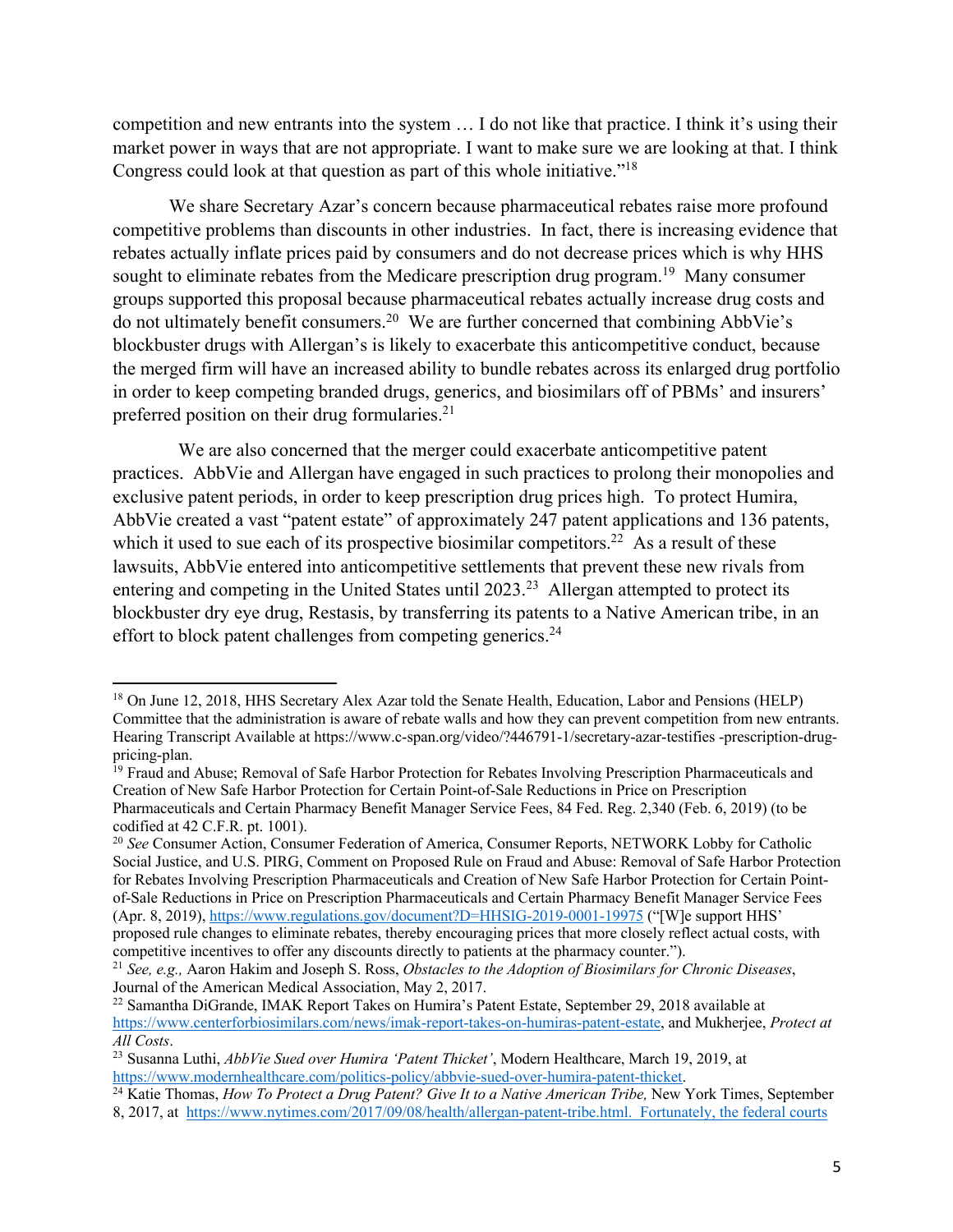These practices should receive careful attention as part of the Commission's investigation into the effects of this proposed merger and if an adequate remedy can not be found, the Commission should challenge this acquisition.

# **IV. Concluding Thoughts**

We urge the Commission to carefully investigate the potential for this merger to substantially lessen competition, and to take effective enforcement action to ensure that competition is protected and that consumers will have full access to effective and lower-cost branded drugs as well as effective and lower-cost biosimilars and generics, for their individualized needs. And we hope this investigation will be part of a reinvigorated broader look at pharmaceutical drug mergers.

If you have questions about this letter please contact our counsel David Balto at 202-577- 5424 or david.balto@dcantitrustlaw.com.

Thank you for your consideration.

Respectfully,

Families USA

Public Citizen

U.S. PIRG Education Fund

Service Employees International Union (SEIU)

American Federation of State, County, & Municipal Employees (AFSCME)

UNITE HERE

Consumer Action

American Federation of Teachers

Alliance for Retired Americans

American Family Voices

Doctors for America

End AIDS Now

Prescription Justice

rejected the sham agreement, which would have kept generics out of the market. Lawrence Hurley, *U.S. Supreme Court Rejects Allergan Bid to Use Tribe to Shield Drug Patents,* Reuters, April 15, 2019, at https://www.reuters.com/article/us-usa-court-allergan/u-s-supreme-court-rejects-allergan-bid-to-use-tribe-to-shielddrug-patents-idUSKCN1RR1FD.